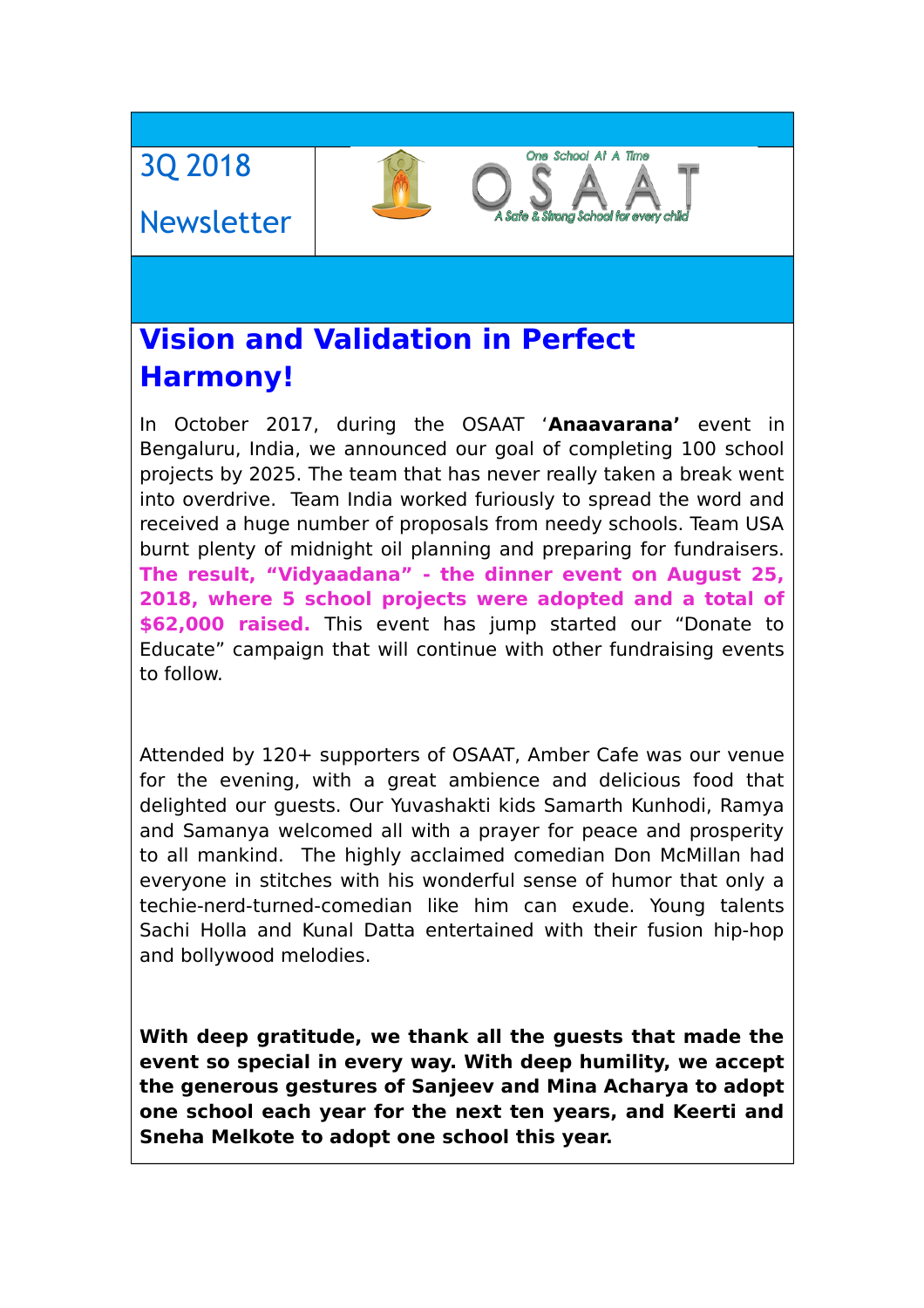**We are grateful for our sister organizations Tri-Valley Kannada Sangha (TVKS) and Uttar Pradesh Mandal (UPMA) for their commitment to adopt one school each this year.** 

#### **With gratitude, we also thank Piyush Nagar, for his commitment to adopt one school in Kashmir.**

The OSAAT family of volunteers in USA and in India is totally energized by the results of this kick-off event. It validates the path we are on, our goal of 100 school projects by 2025, and most importantly, the trust placed in our work by donors and supporters.

With the success we have had with 25+ school projects in India to date, we are ready to forge ahead with schools in any part of India, or for that matter, any part of the globe! The processes we have fine-tuned over time, the lessons we have learnt along the way, and the continued support of our generous donors and friends give us the confidence we can do it!

### **Paddu Melanahalli has this to say………**

As the OSAAT Core team member in charge of the "Donate to Educate" campaign, I am very focused on making sure we have all the resources we need to grow and sustain this campaign for years to come. With each school we are rebuilding, we are helping hundreds of poor children get an education and thrive.

I want to emphasize that there are kindhearted people out there with good intentions of helping underprivileged rural schools in India. However, they are lost and confused about how to help, since almost all of these schools lack even the most basic infrastructure. I want to assure you that we, OSAAT, are creating a tremendous Domino Effect with every school we are rebuilding. The infrastructure we build paves the way for them to receive and put to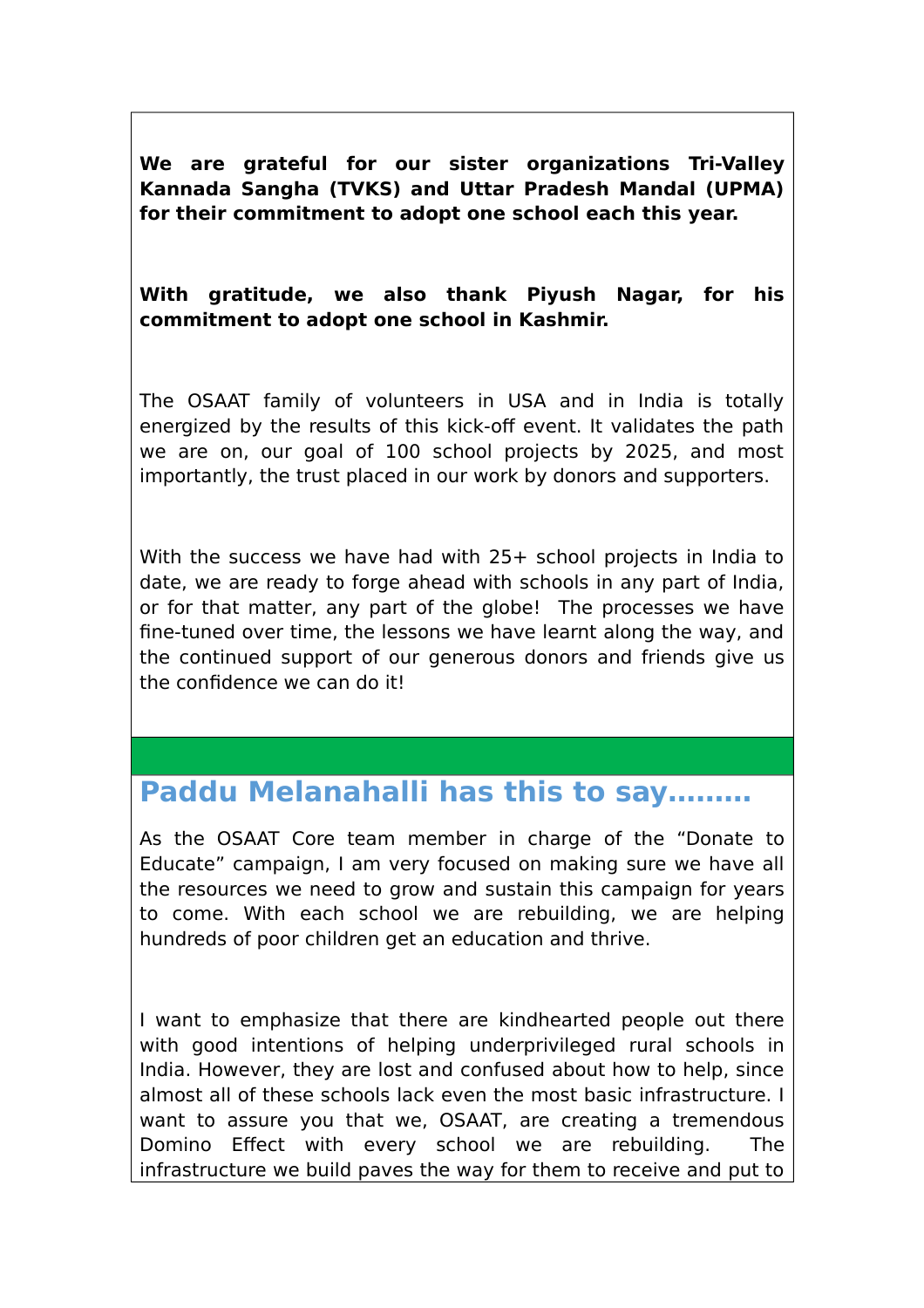good use donations of mid-day meals, books, computers, school supplies, sports equipment, uniforms, so on and so forth.

Let me assure you that your donation need not be in-kind only. We are glad to accept your time, your talent and any expertise you can offer, to produce better results and take things to the next level! I encourage you to take a look at the following projects in our pipeline and get involved today! [http://osaat.org/under-review/](http://osaat.org/under-review/#inbox/_blank)

# **Project Updates**

#### **Govt. Higher Primary School, Nagavalli**

This project is now complete and the inauguration of the refurbished school building took place on August 15, 2018. The project involved the repairing of existing 3 classrooms with tiled roof, construction of a new toilet bock for girls and a hand-wash area, repairing the existing toilet block for boys, an overhead water tank, a submersible pump and water lines to toilets, wash area & kitchen. The concrete roof of the existing classrooms was waterproofed. **This project was made possible by the generous contribution from Ittiam Systems Pvt. Limited, Bengaluru and NIE Alumni – E & C Batch of 1992, Mysuru.**

#### **Govt. Higher Primary School, Rampura**

The construction of 5 new classrooms and toilet block is progressing as per schedule. The plastering of the walls and the flooring work has been completed. The toilet block has been furnished with new commodes. Electrical & plumbing work is in progress and the painting of the walls is scheduled to begin shortly. The village panchayat is constructing a compound wall all around the plot. The inauguration of the new school building is scheduled for mid-November 2018.

#### **Govt. Upper Primary School, Aben**

Repairing & refurbishing the nursery and primary school building has now been completed and the new building was inaugurated on September 20, 2018. The project involved repairing of the existing structure, including re-laying of the tin roof, cementing the floor, replacing of broken windows, construction of new toilet for girls, providing of new benches and desks for the children, a water tank,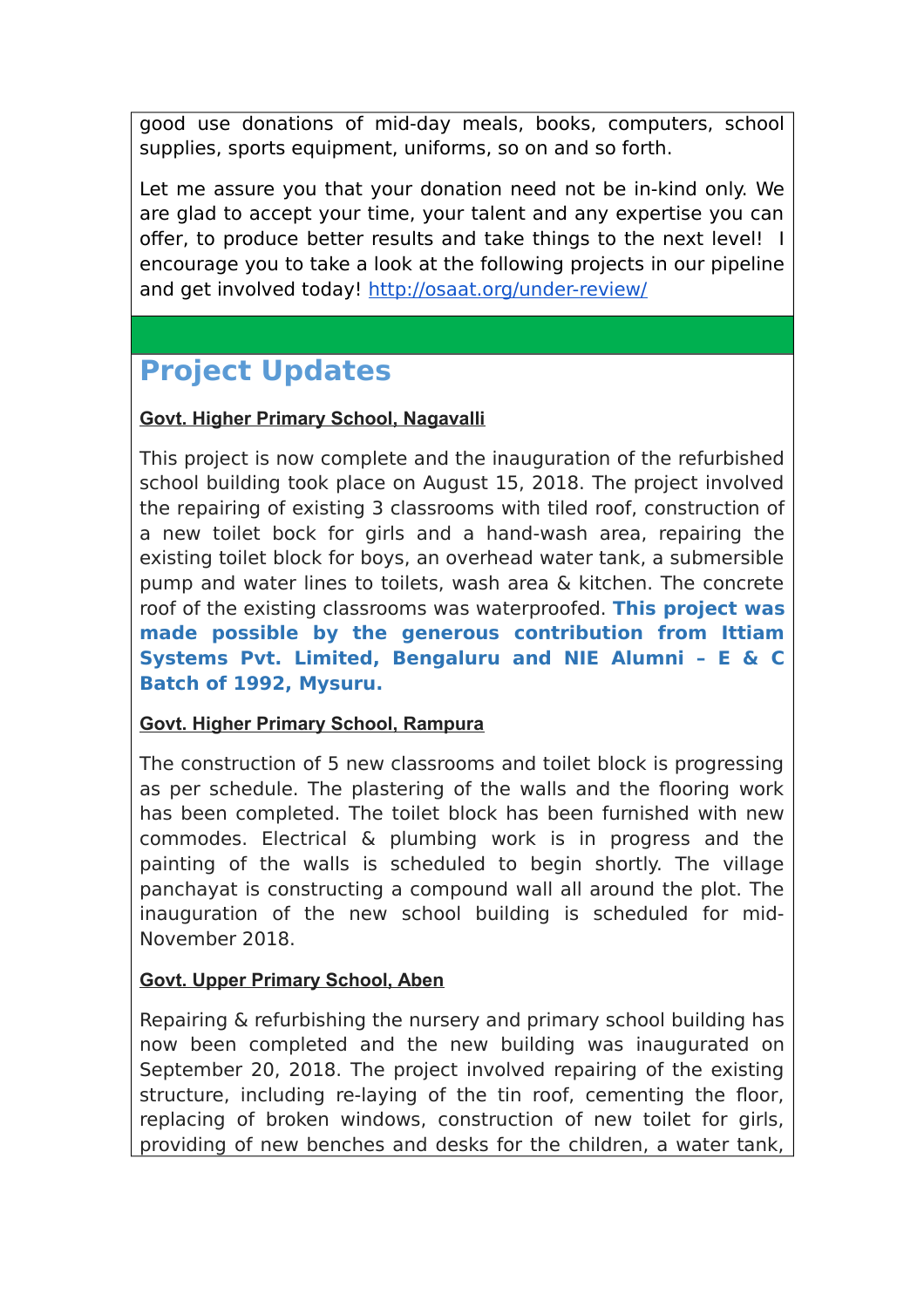solar lighting system, and black boards.

#### **Govt. Higher Primary School, Kattemalawadi**

This is a new project commenced on 16.09.2018. The project envisages construction of 4 new classrooms for the benefit of the children studying in this school at an estimated cost of Rs. 37.00 lakhs. The project is expected to be completed within 7 months i.e., by April, 2019.

# **Projects Ready, Set…. for adoption:**

We have done the legwork, the paperwork, and lots of other work to get these schools ready to start the rebuilding process. Please visit [www.osaat.org](http://www.osaat.org/) for details and ways you can participate in helping with these projects.

#### **GHPS, Thungabhadra:**

This school was completely destroyed during the 2009 floods. The school now needs 6 classrooms. Estimated cost = \$50K

#### **GHPS, Benkipura:**

Inadequate facilities to house all the classes. Needs 2 classrooms and a toilet block. Estimated  $cost = $30K$ 

#### **GHPS, Mulluru:**

Badly damaged roof and crumbling by the day, causing deterioration of classrooms. Needs 2 classrooms and a new toilet block. Estimated  $cost = $25K$ 



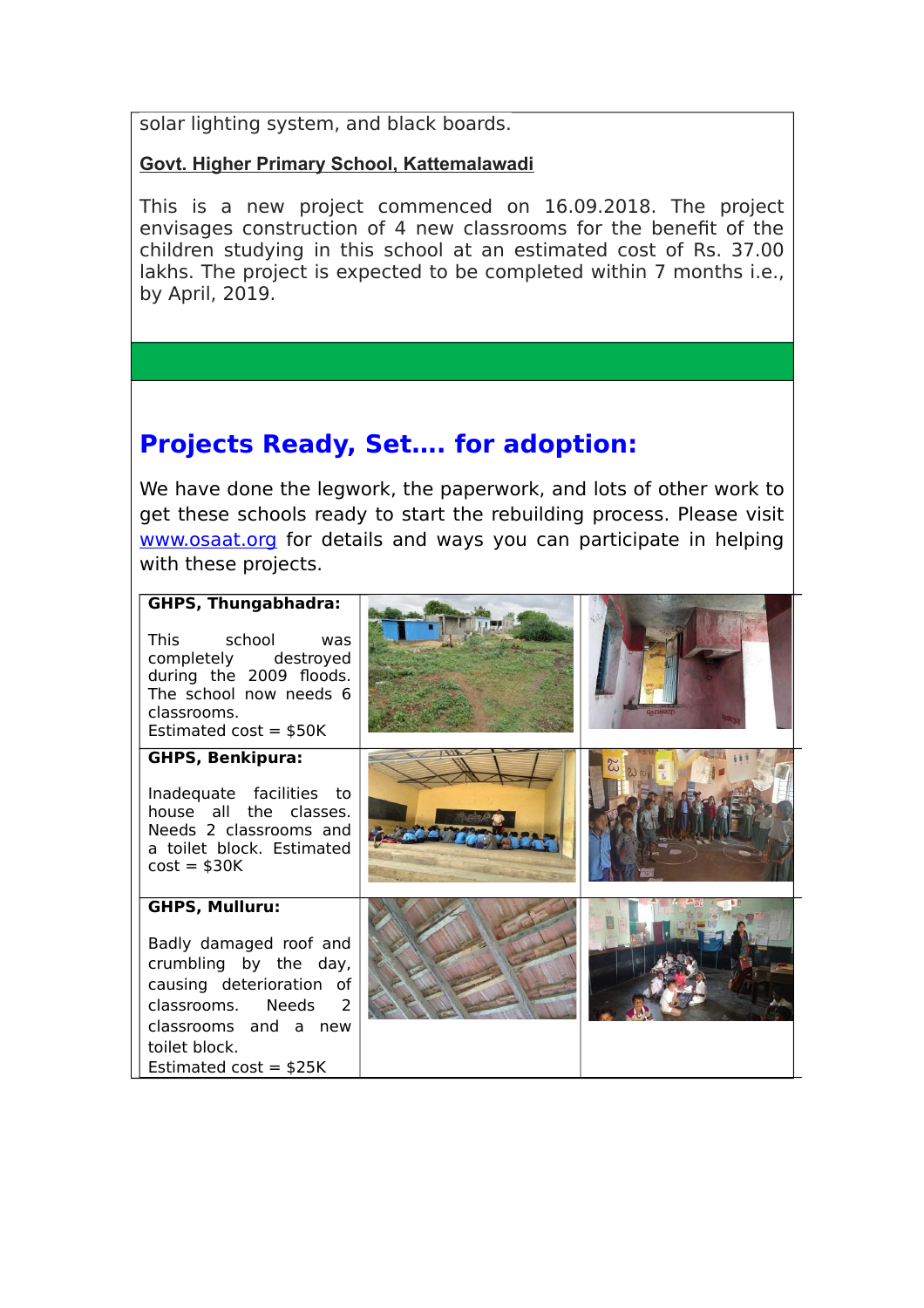#### **GMHPGS, Malur**:

Badly damaged building, inadequate facilities for classrooms. Classes are being conducted outdoors. Needs 9 classrooms. Estimated  $cost = $88K$ 





### **Projects under review:**

Govt. Higher Primary School, Mulluru village, Hunsur Taluk, Mysore Dist, Karnataka, India

Govt. Model Higher Primary Girls School, Malur Town, Kolar Dist, Karnataka, India

Govt. Higher Primary School, Musaguppi village, Gokak Taluk, Belagavi Dist, Karnataka, India

Govt. Higher Primary School, Chinnikatti village, Byadagi Taluk, Haveri Dist, Karnataka, India

Govt. Higher Primary School, Bai-Aregoppa village, Hanagal Taluk, Haveri Dist, Karnataka, India

Govt. Higher Primary School, Suribail village, Bantwal Taluk, DK Dist, Karnataka, India

Govt. Higher Primary School, Hosmar village, Karkala Taluk, Udupi Dist,, Karnataka, India

**Every project listed above is available for adoption either in its entirety or as a smaller portion, such as one or more classrooms, drinking water facility, toilets, library or laboratory, depending upon the approved construction plan. Please visit osaat.org for details.**

# **'Tis the Season….of Corporate Giving**

Thanksgiving is right around the corner in USA, and Christmas will be here in no time. Corporate giving is already underway in several companies in the Bay area and around the globe. Corporate grants and matching employee contributions are a significant source of funds for OSAAT's projects. While these are not necessarily tied to the "giving season", per se, it is a time when many companies encourage employees to give by doubling or tripling the match. OSAAT, with its absolutely minimal administrative cost and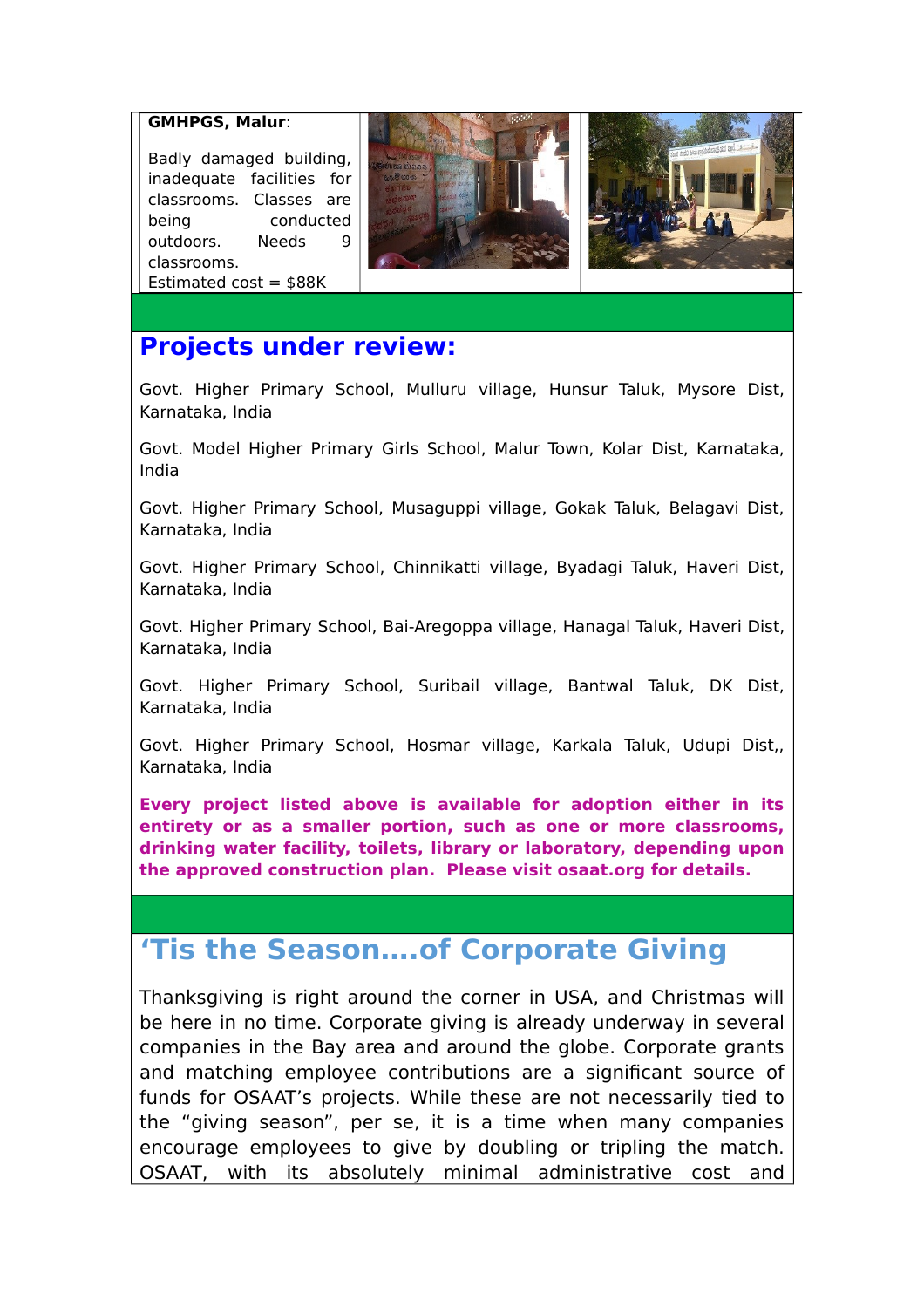reputation as a well-oiled-machine with a totally transparent operation, is an ideal organization to donate to.

**Team USA, led by Ram Kedlaya, and Team India, led by Satheesh Heddese, are interested in hearing from you, if you are passionate about educating poor children and giving them an opportunity for a better future.** 

You can be an OSAAT champion and spearhead the giving campaign in your company. No need to worry if you don't know where to start. All it takes is a few minutes of your time to come on board, use the ready-to-go collateral we have or tell us what you need, to spread the word in your company and/or get OSAAT vetted. Please contact Ram Kedlaya: [ramk@osaat.org](mailto:ramk@osaat.org) (USA) or Satheesh Heddese: [heddese@osaat.org](mailto:heddese@osaat.org) (India). You will get to know other OSAAT champions and learn from them what a wonderful, fulfilling experience it is to make a difference in someone's life.

### **"Vaadya Vaahini 2018" Makes its Debut**

**We very excited to launch "Vaadya Vaahini", an Instrumental Indian music contest on December 1, 2018, at Jain Center of Northern California, 772 South Main Street, Milpitas, CA, from 9:00 AM to 5:00 PM.**

"Vaadya Vaahini", is a one of a kind, first ever, Indian Instrumental music contest of its kind in the Bay Area! This signature event has been created to showcase all the hallmarks of "Naatya Raaga", the prestigious 2-day event OSAAT introduced in 2007 to promote Indian Classical music and dance.

The contest is open to budding artists from music schools, individual performers, and teams that play **Indian classical music - Hindustani and Carnatic - on the most commonly used Percussion, String, Wind and Keyboard instruments in Indian classical music.**

**Application and** 

**Rules: [http://www.osaat.org/vaadyavaahini/](http://www.osaat.org/vaadyavaahini/#inbox/_blank) Application deadline: November 15, 2018**